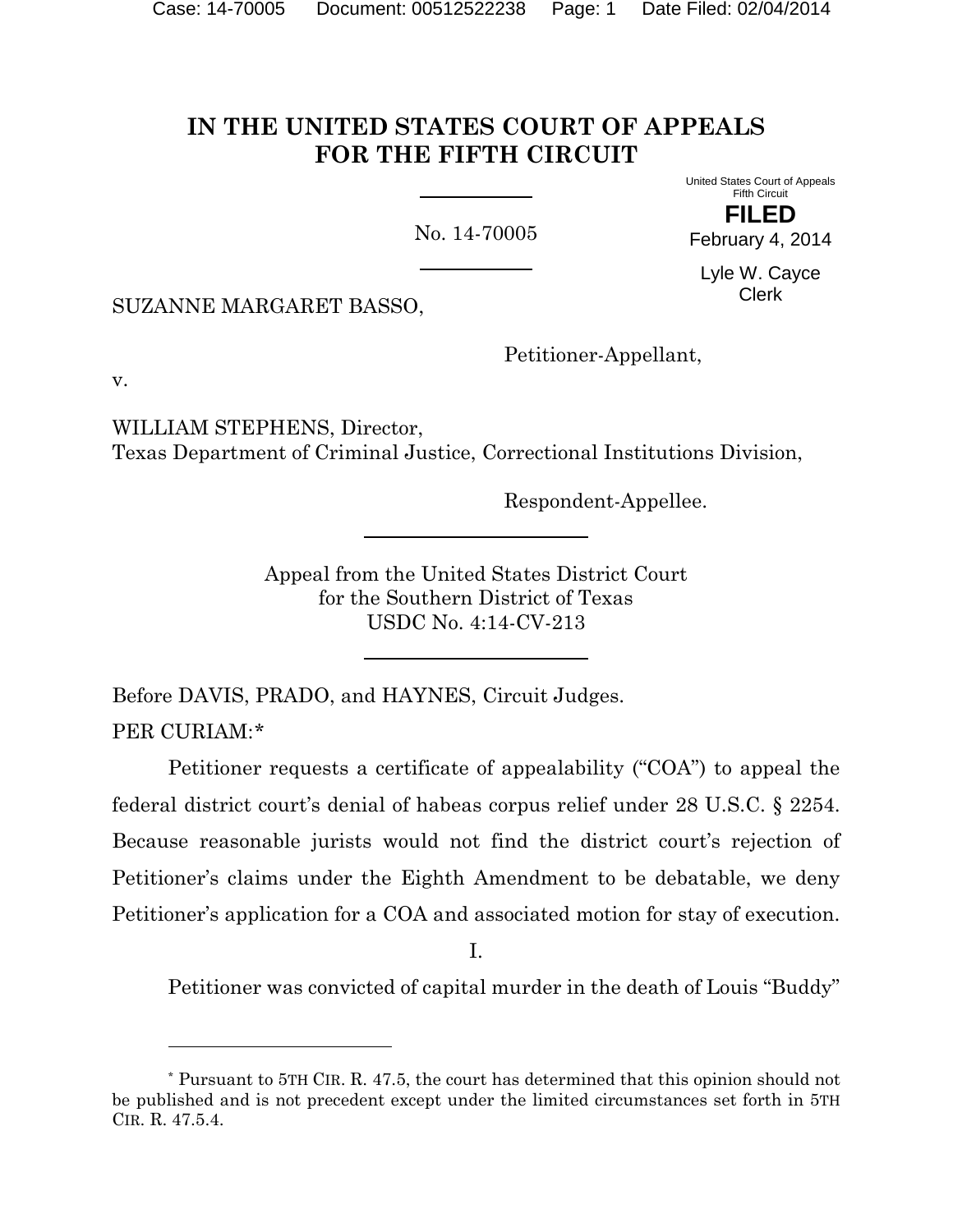Musso. The facts of the offense are summarized in the opinion issued by the Texas Court of Criminal Appeals ("TCCA") on direct appeal.<sup>1</sup> A jury found Petitioner guilty on August 27, 1999, and the trial court imposed a sentence of death by lethal injection on September 1, 1999. On January 15, 2003, the TCCA affirmed Petitioner's conviction.[2](#page-1-1) On October 6, 2003, the United States Supreme Court denied Petitioner's petition for writ of certiorari.[3](#page-1-2)

On September 20, 2006, the TCCA denied Petitioner's initial postconviction application for state habeas relief.[4](#page-1-3) On January 26, 2009, the United States District Court for the Southern District of Texas denied Petitioner's first petition for a writ of habeas corpus under 28 U.S.C. § 2254.[5](#page-1-4) On January 5, 2010, this court denied Petitioner's application for a certificate of appealability.[6](#page-1-5) The United States Supreme Court denied Petitioner's subsequent petition for certiorari on October 4, 2010,[7](#page-1-6) and denied her petition for rehearing on November 29, 2010.[8](#page-1-7)

On July 19, 2013, the trial court entered an order scheduling Petitioner's execution for February 5, 2014. Petitioner then filed a motion through counsel challenging Petitioner's competence to be executed pursuant to Article 46.05 of the Texas Code of Criminal Procedure. Following a hearing where the trial court heard expert testimony regarding Petitioner's mental health, the trial court entered findings that Petitioner was competent to be executed.[9](#page-1-8) The

<span id="page-1-1"></span><span id="page-1-0"></span><sup>1</sup> *Basso v. State*, No. 73672, 2003 WL 1702283 (Tex. Crim. App. Jan. 15, 2003) (en banc).

<sup>2</sup> *Id.*

<sup>3</sup> *Basso v. Texas*, 540 U.S. 864 (2003).

<span id="page-1-8"></span><span id="page-1-7"></span><span id="page-1-6"></span><span id="page-1-5"></span><span id="page-1-4"></span><span id="page-1-3"></span><span id="page-1-2"></span><sup>4</sup> *Ex parte Basso*, No. WR-63672-01, 2006 WL 2706771 (Tex. Crim. App. Sept. 20, 2006).

<sup>5</sup> *Basso v. Quarterman*, No. H-07-3047, 2009 WL 9083708 (S.D. Tex. Jan. 26, 2009).

<sup>6</sup> *Basso v. Thaler*, No. 09-70012, 359 F. App'x 504 (5th Cir. 2010).

<sup>7</sup> *Basso v. Thaler*, 131 S. Ct. 181 (2010).

<sup>8</sup> *Basso v. Thaler*, 131 S. Ct. 692 (2010).

<sup>9</sup> Tex. Ct.'s Findings of Fact (Rec. Doc. 3-3).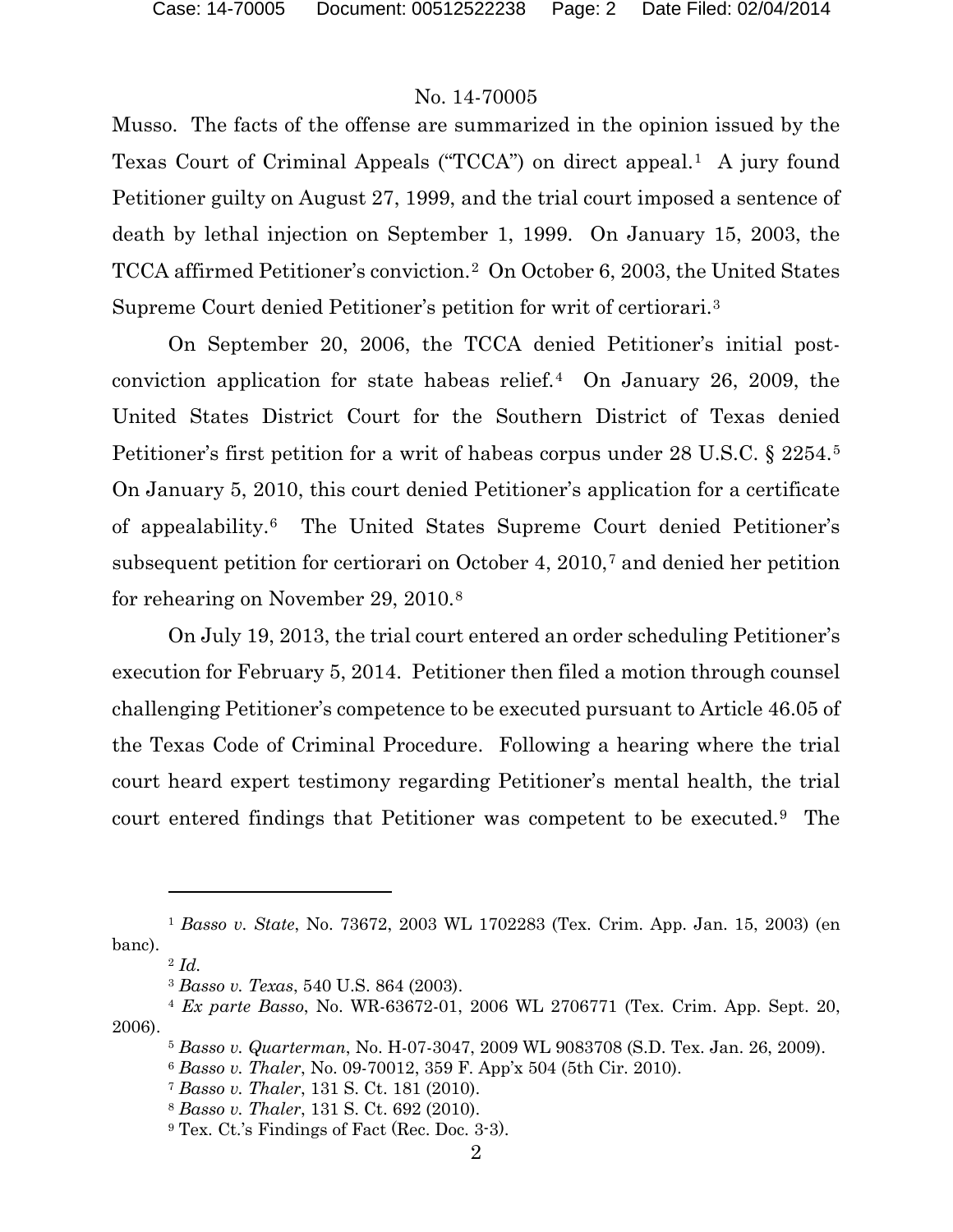TCCA affirmed those findings on February 3, 2014.[10](#page-2-0)

Petitioner then filed her second petition<sup>[11](#page-2-1)</sup> for writ of habeas corpus under 28 U.S.C. § 2254. Her petition raised two sets of arguments, all of which had been considered and rejected by the TCCA. First, Petitioner argued that Article 46.05 of the Texas Code of Criminal Procedure violates the Eighth Amendment of the United States Constitution on various grounds. Second, Petitioner argued that the Texas court's finding that she is competent to be executed was unreliable. As explained in the district court's thorough memorandum opinion and order, the district court found no merit to these arguments. On February 3, 2014, therefore, the district court denied habeas relief, denied a motion to stay the execution, and declined to issue a COA. Petitioner's present appeal and application for a COA followed, accompanied by a motion for stay of execution.

#### II.

Petitioner must obtain a COA to appeal the district court's denial of any petition brought under 28 U.S.C. § 2254.[12](#page-2-2) A COA may be issued only after the petitioner "has made a substantial showing of the denial of a constitutional right."[13](#page-2-3) To meet this standard, Petitioner must show "that reasonable jurists could debate whether (or, for that matter, agree that) the petition should have been resolved in a different manner or that the issues presented were adequate

<sup>10</sup> *Basso v. State*, No. 77032 (Tex. Crim. App. Feb. 3, 2014) (Rec. Doc. 5-5).

<span id="page-2-1"></span><span id="page-2-0"></span><sup>11</sup> Although this is Petitioner's second petition for writ of habeas corpus filed in federal court, it is not barred under the habeas statute. As Respondent does not contest, the bar on "successive" applications does not apply to a claim of incompetence to be executed under the Eighth Amendment that is brought when the challenge is first ripe. *Panetti v. Quarterman*, 551 U.S. 930, 945-47 (2007); *see also Green v. Thaler*, 699 F.3d 404, 410 n.3 (5th Cir. 2012) ("[T]he district court was correct not to treat Green's motion as a successive filing[] but rather as a petition for a writ of habeas corpus.").

<span id="page-2-3"></span><span id="page-2-2"></span><sup>12</sup> 28 U.S.C. § 2253(c); *Blue v. Thaler*, 665 F.3d 647, 653 (5th Cir. 2011). <sup>13</sup> 28 U.S.C. § 2253(c)(2).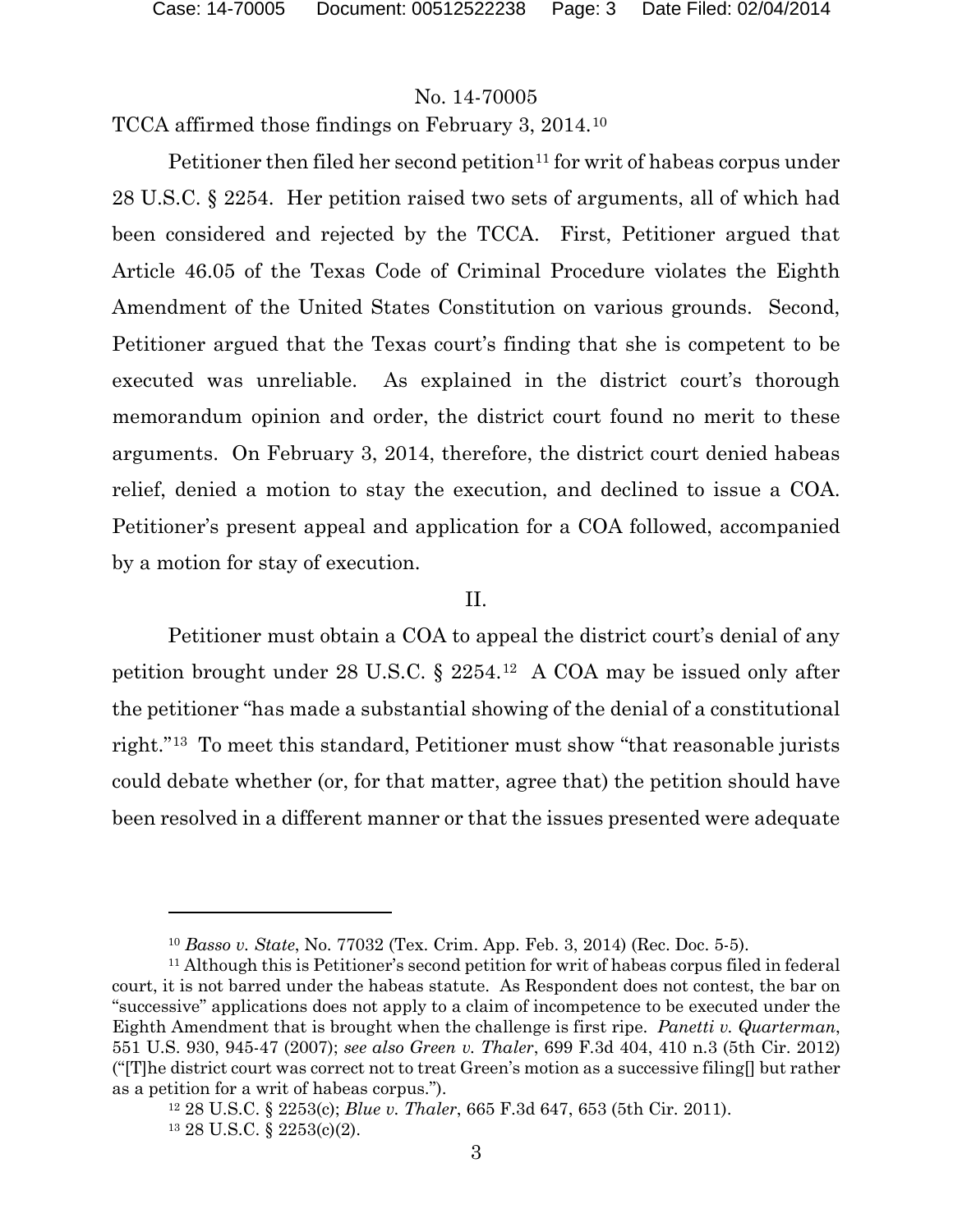to deserve encouragement to proceed further."[14](#page-3-0) As we have previously observed in death penalty cases, "any doubts as to whether a COA should issue must be resolved in the petitioner's favor."[15](#page-3-1)

To understand whether reasonable jurists would debate the claim, we must consider the standard applicable to federal habeas review of state proceedings.[16](#page-3-2) To receive federal habeas relief on her claim, Petitioner must show that the TCCA's findings regarding Petitioner's competence to be executed were "contrary to, or involved an unreasonable application of, clearly established Federal law, as determined by the Supreme Court of the United States" or "resulted in a decision that was based on an unreasonable determination of the facts in light of the evidence presented in the State court proceeding."[17](#page-3-3) Importantly, "[t]he question . . . is not whether a federal court believes the state court's determination was incorrect but whether that determination was unreasonable—a substantially higher threshold."[18](#page-3-4)

#### III.

On appeal, Petitioner first argues that the district court erred by addressing her arguments regarding Article 46.05 of the Texas Code of Criminal Procedure under the Due Process Clause and failing to address her constitutional challenge under the Eighth Amendment. This is not, however, a fair reading of the district court's memorandum opinion. The district court based its reasoning principally on the Supreme Court's decision in *Panetti v. Quarterman*, 551 U.S. 930 (2007), which interpreted and applied the Eighth Amendment.

<span id="page-3-1"></span><span id="page-3-0"></span><sup>14</sup> *See Miller-El v. Cockrell*, 537 U.S. 322, 336 (2003) (quoting *Slack v. McDaniel*, 529 U.S. 473, 483-84 (2000) (internal quotation marks omitted)).

<sup>15</sup> *Blue*, 665 F.3d at 653 (citation and internal quotation marks omitted).

<sup>16</sup> *Barrientes v. Johnson*, 221 F.3d 741, 772 (5th Cir. 2000).

<sup>17</sup> 28 U.S.C. § 2254(d).

<span id="page-3-4"></span><span id="page-3-3"></span><span id="page-3-2"></span><sup>18</sup> *Schriro v. Landrigan*, 550 U.S. 465, 473 (2007); *see also Harrington v. Richter*, 131 S. Ct. 770, 786-87 (2011).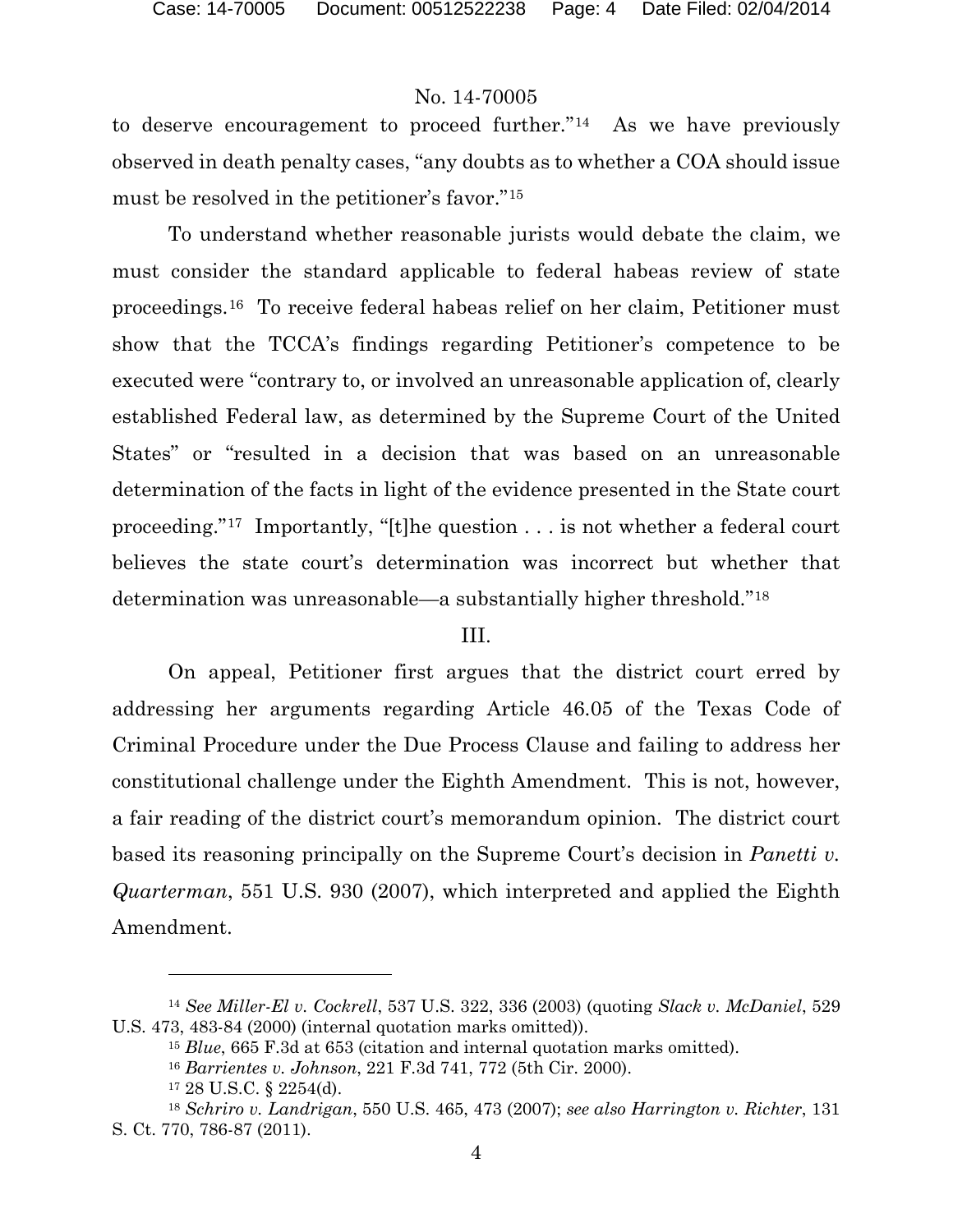$\overline{a}$ 

### No. 14-70005

Petitioner also argues, as she did before the Texas court and the federal district court, that the Eighth Amendment imposes a "requirement of heightened reliability in death penalty cases." We agree with Petitioner that the Eighth Amendment incorporates a unique "need for reliability" during certain stages of capital trials and sentencing proceedings "once the death penalty is in play."[19](#page-4-0) However, as Justice Powell explained in his controlling concurrence to *Ford*, this heightened reliability requirement specifically does not apply during the determination of competence to be executed:

> [T]he State has a substantial and legitimate interest in taking petitioner's life as punishment for his crime. . . . [T]he only question raised is not *whether*, but *when*, his execution may take place. This question is important, but it is not comparable to the antecedent question whether petitioner should be executed at all. It follows that this Court's decisions imposing heightened procedural requirements on capital trials and sentencing proceedings . . . do not apply in this context.[20](#page-4-1)

We have previously acknowledged the importance of this distinction in *Caldwell v. Johnson*, 226 F.3d 367, 373 (5th Cir. 2000). No reasonable jurist would find that the district court's rejection of this argument is debatable.

Petitioner also argues that the Eighth Amendment is violated by Article 46.05 as it is written, regardless of how Article 46.05 was actually applied in Petitioner's case. In Petitioner's view, the federal district court erred by failing to address the constitutionality of Article 46.05, and instead focusing narrowly on the procedures to which Petitioner was subjected. Article 46.05(h) provides that "[a] defendant is incompetent to be executed if the defendant does not understand: (1) that he or she is to be executed and that the execution is

<sup>19</sup> *See United States v. Fields*, 483 F.3d 313, 335-36 (5th Cir. 2007).

<span id="page-4-1"></span><span id="page-4-0"></span><sup>20</sup> *Ford*, 477 U.S. at 425 (Powell, J., concurring in part and concurring in the judgment) (citations omitted).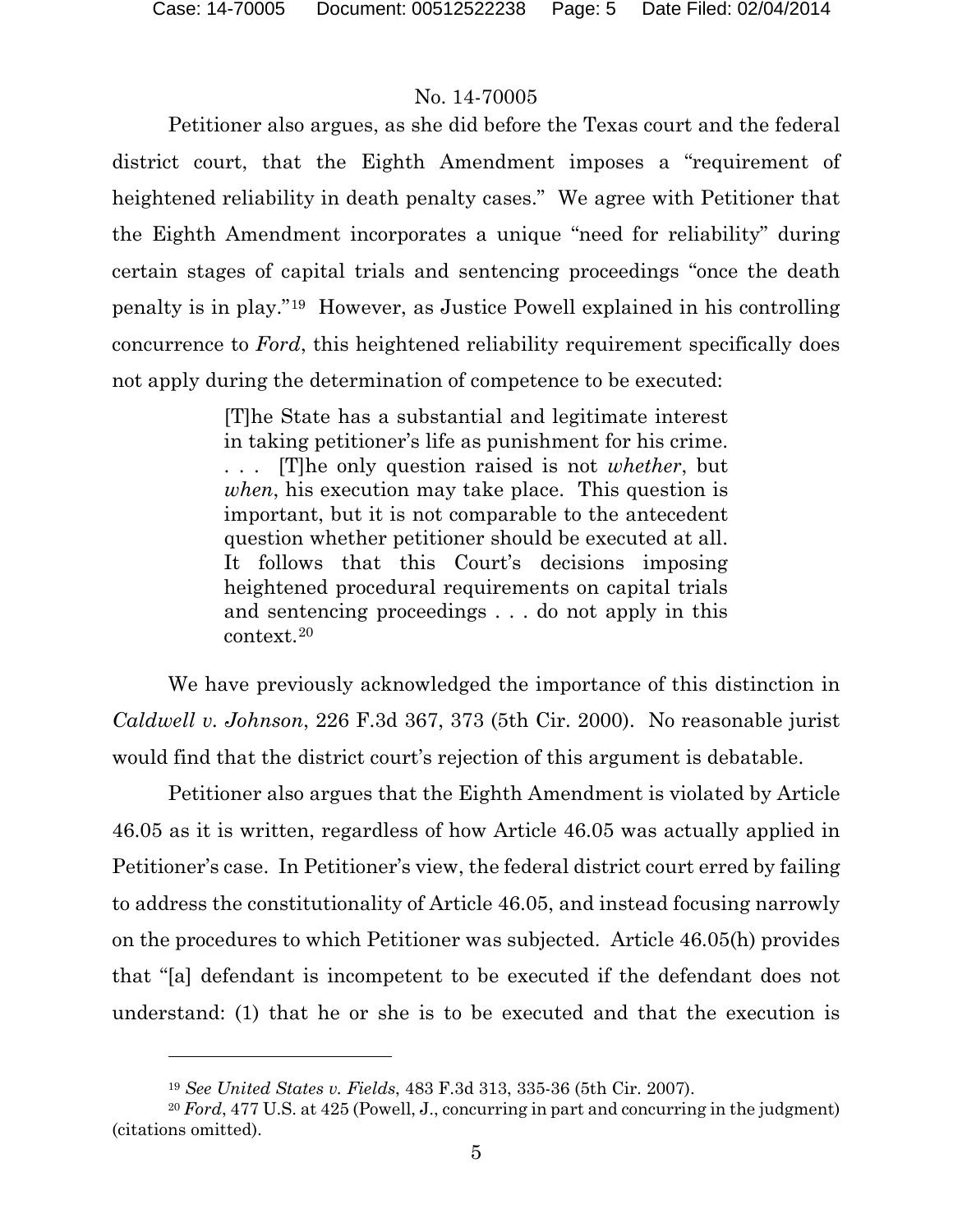l

# No. 14-70005

imminent; and (2) the reason he or she is being executed." In Petitioner's view, three characteristics of this provision are contrary to the Eighth Amendment. First, the statute requires Petitioner to carry the burden of proof on both parts of the two-part test for competence established by *Ford v. Wainwright*, 477 U.S. 399 (1986). Second, the statute places the burden of proof on Petitioner to demonstrate incompetence by a preponderance of the evidence. Third, the statute fails to require adequate consideration of Petitioner's history of delusional thinking and other mental illness.

As the district court correctly observed, however, this case does not require a broad inquiry into whether the text of Article 46.05 explicitly requires Texas courts to comply with the Eighth Amendment in all cases. Each of the standards applicable under 28 U.S.C. § 2254(d) restrict a federal habeas court's analysis to a state court's "decision" in a particular prisoner's case. Accordingly, so long as the Texas court's decision regarding Petitioner's competence was not contrary to clearly established federal law, did not constitute an unreasonable application of clearly established federal law, and did not rely on an unreasonable determination of the facts, we have no basis under 28 U.S.C. § 2254(d) to engage in a more wide-ranging constitutional analysis of Article 46.05.[21](#page-5-0) Applying the appropriate standards in the present case, the district court rejected each of Petitioner's arguments regarding the Texas court's application of Article 46.05. As explained below, no reasonable jurist could find this result debatable.

## A.

Initially, we reject Petitioner's argument regarding the relationship

<span id="page-5-0"></span><sup>&</sup>lt;sup>21</sup> For the same reasons, the Texas court did not act unreasonably in failing to address explicitly the constitutionality of Article 46.05. As the Supreme Court has observed, "a state court need not cite or even be aware of our cases" to survive habeas review, so long as the state court's decision-making is not contrary to or an unreasonable application of clearly established federal law. *Harrington v. Richter*, 131 S. Ct. 770, 784 (2011).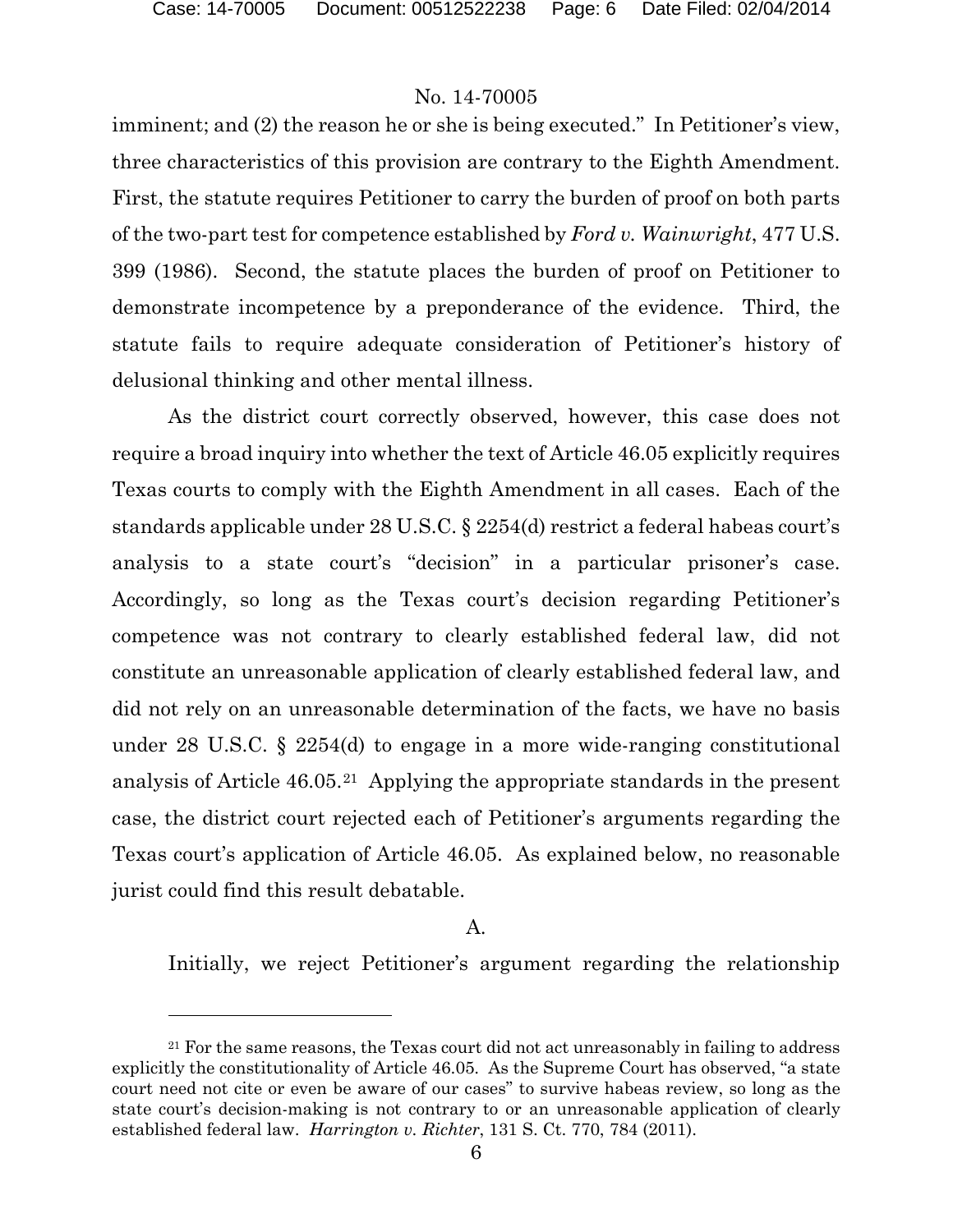between the two subsections of Article 46.05(h) and the Supreme Court's twopart test for competence to be executed under the Eighth Amendment. This test is described in Justice Powell's concurring opinion in *Ford*, which the Supreme Court has subsequently recognized as the controlling opinion.[22](#page-6-0) This test requires a determination of whether a prisoner understands both "the fact of [the] impending execution" and "the reason for it."[23](#page-6-1) In Petitioner's case, the Texas court's findings of fact demonstrate that this two-part test was correctly applied. As the Texas court explained, Petitioner understands "that her execution is imminent and scheduled for February 5, 2014," and "that she is being executed because she killed complainant Louis 'Buddy' Musso."[24](#page-6-2) The Texas court's inquiry under Article 46.05 was therefore faithful to the Eighth Amendment as interpreted in *Ford*. Whether Article 46.05 could potentially be applied in other proceedings so as to deviate from the requirements of *Ford*  is irrelevant to Petitioner's case. Reasonable jurists could not debate that the district court was correct to reject Petitioner's first argument.

B.

Petitioner also challenges the burden and standard of proof applied in this case under Article 46.05. But Petitioner identifies no clearly established federal law "as determined by the Supreme Court of the United States" that prevents the State of Texas from requiring Petitioner to prove by a preponderance of the evidence that she is incompetent to be executed.[25](#page-6-3) Indeed, we have previously rejected an argument identical to Petitioner's in at

l

<span id="page-6-0"></span><sup>22</sup> *See Panetti*, 551 U.S. at 949 ("When there is no majority opinion, the narrower holding controls. *See Marks v. United States*, 430 U.S. 188, 193 (1977). Under this rule Justice Powell's opinion constitutes 'clearly established' law for purposes of § 2254 and sets the minimum procedures a State must provide to a prisoner raising a *Ford*-based competency claim.").

<span id="page-6-3"></span><span id="page-6-2"></span><span id="page-6-1"></span><sup>23</sup> *Ford*, 477 U.S. at 422 (Powell, J., concurring in part and concurring in the judgment).

<sup>&</sup>lt;sup>24</sup> Tex. Ct.'s Findings of Fact  $\P$ 41 (Rec. Doc. 3-3).

<sup>25</sup> *See* 28 U.S.C. § 2254(d); *Williams v. Taylor*, 529 U.S. 362, 412-13 (2000).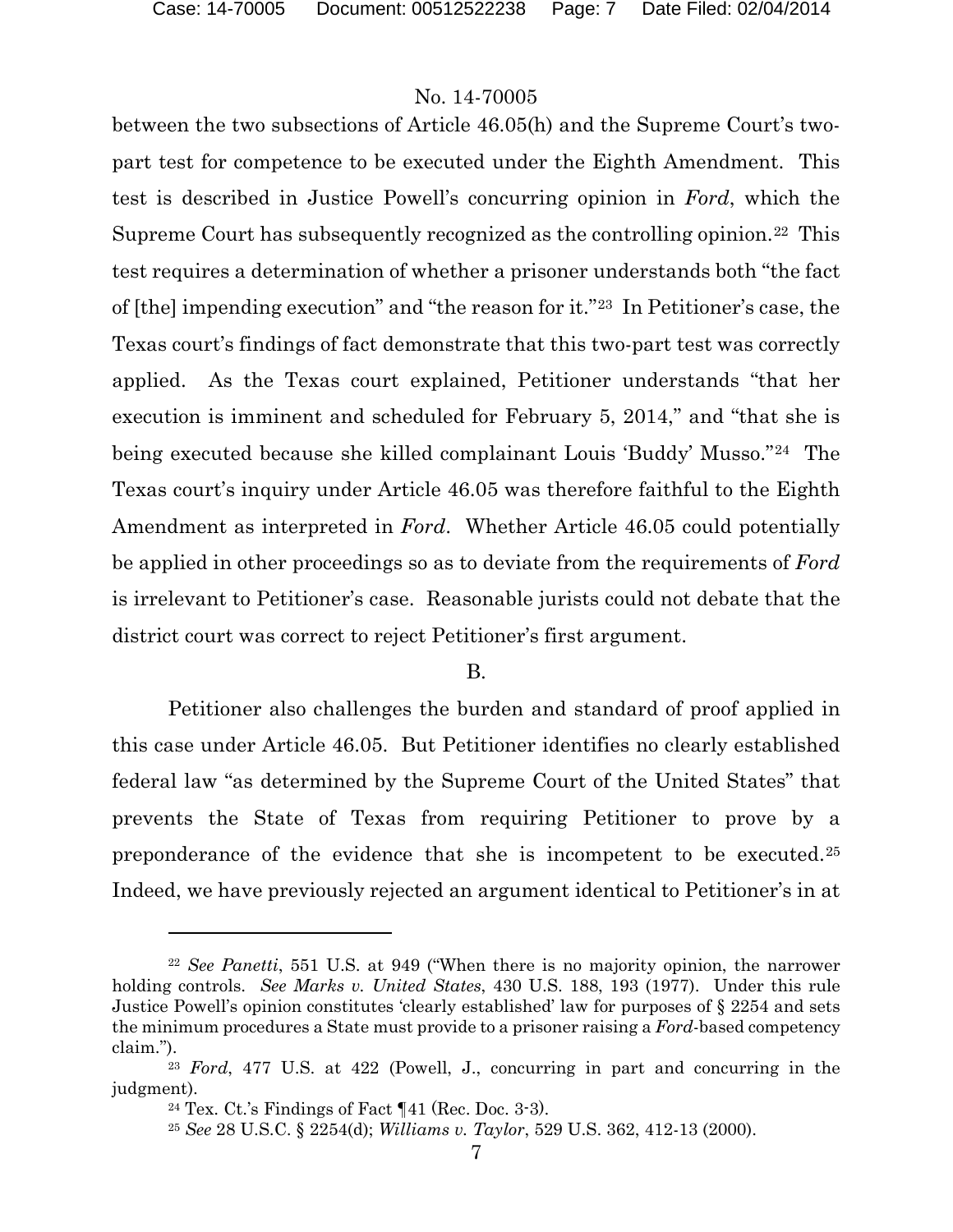$\overline{a}$ 

### No. 14-70005

least one unpublished case, *Lewis v. Quarterman*, 272 F. App'x 347, 352 (5th Cir. 2008). The Sixth Circuit has also considered such an argument and rejected it.[26](#page-7-0) The Eleventh Circuit, sitting *en banc* in 2011, stated more broadly that "no United States Supreme Court decision has ever suggested, much less held, that a burden of proof standard on its own can so wholly burden *an Eighth Amendment right* as to eviscerate or deny that right."[27](#page-7-1) 

These authorities strongly support the rejection of Petitioner's argument. Additionally, Justice Powell held in his controlling concurrence in *Ford* that the Eighth Amendment requires only that a competence determination comport with "due process" and "basic fairness."[28](#page-7-2) At trial, the Due Process Clause permits a state court to "presume that the defendant is competent and require him to shoulder the burden of proving his incompetence by a preponderance of the evidence."[29](#page-7-3) Contrary to Petitioner's arguments regarding *Panetti* and *Ford*, we have found no indication that the Supreme Court would impose any stricter requirements in an Eighth Amendment analysis during a determination of competence to be executed than during a Due Process analysis of competence to be tried. Reasonable jurists, therefore, would not debate that the Texas court's resolution of Petitioner's claims represents a reasonable application of federal law as determined by the Supreme Court.

 $C<sub>1</sub>$ 

Petitioner also argues that Article 46.05 is unconstitutional because it

<span id="page-7-0"></span><sup>26</sup> *Coe v. Bell*, 209 F.3d 815, 828 (6th Cir. 2000) (upholding "the placement of the burden of proof on Coe to prove by a preponderance of the evidence that he is incompetent to be executed").

<sup>27</sup> *Hill v. Humphrey*, 662 F.3d 1335, 1338 (11th Cir. 2011) (en banc).

<span id="page-7-2"></span><span id="page-7-1"></span><sup>28</sup> *Ford*, 477 U.S. at 426-27 (Powell, J., concurring in part and concurring in the judgment); *see also Rivera v. Quarterman*, 505 F.3d 349, 358 (5th Cir. 2007).

<span id="page-7-3"></span><sup>29</sup> *See Cooper v. Oklahoma*, 517 U.S. 348, 355 (1996) (citing *Medina v. California*, 505 U.S. 437, 446-49 (1992)).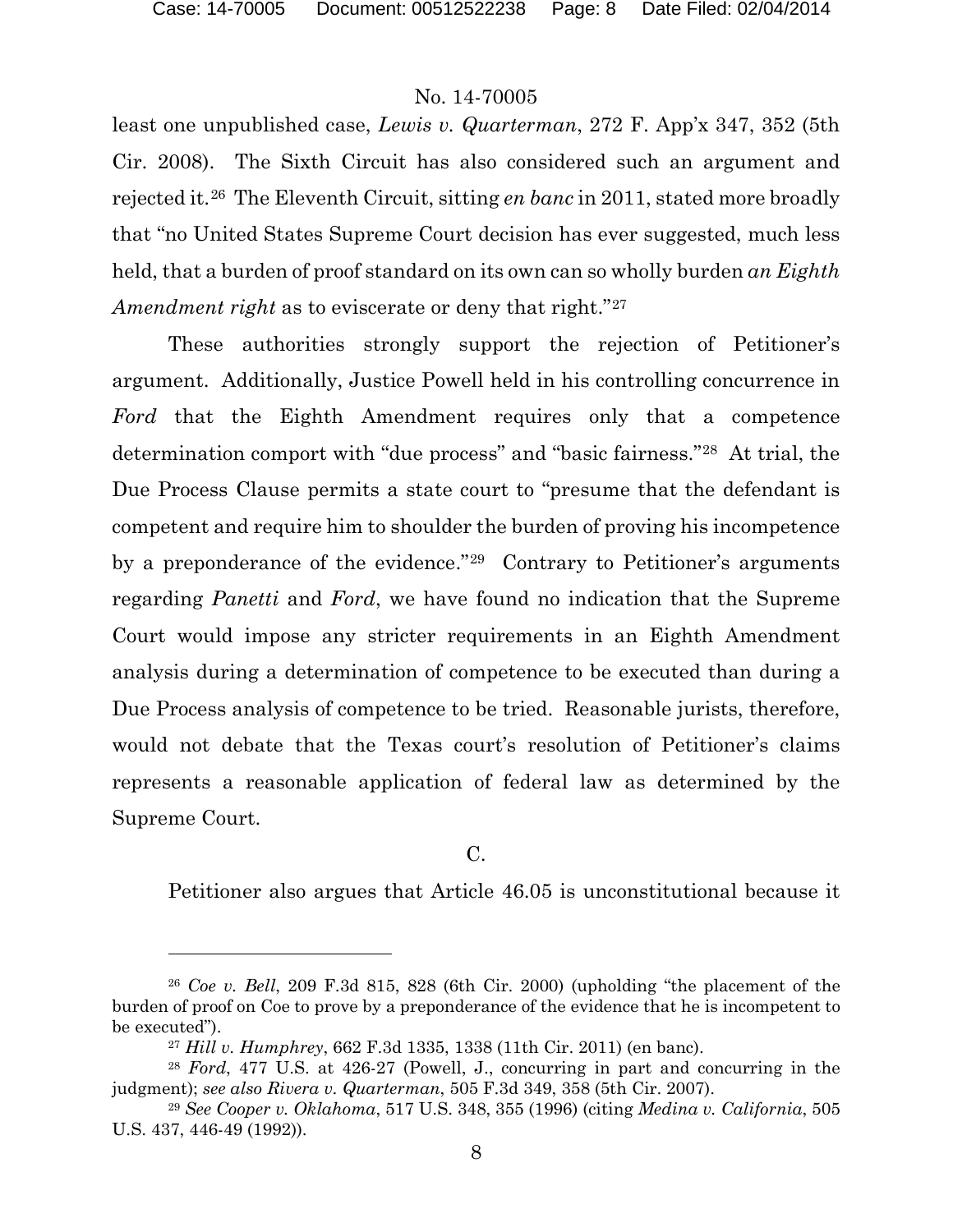does not explicitly require consideration of Petitioner's history of delusional thinking and other mental illness. Indeed, in *Panetti v. Quarterman*, 551 U.S. 930, 958 (2007), the Supreme Court held that a Texas court applying Article 46.05 had violated the Eighth Amendment by treating "a prisoner's delusional belief system as irrelevant" to the *Ford* inquiry. The Supreme Court did not suggest, however, that this constitutional violation arose out of any inherent defect in the Texas statute. Focusing instead on the Texas court's conduct of its proceedings, the Supreme Court concluded that the Texas court's "denial of certain of petitioner's motions rest[ed] on an implicit finding" that did not comport with a "reasonable application of the controlling standard in *Ford*."[30](#page-8-0)

In our view, therefore, whether or not Article 46.05 explicitly requires Texas courts to give the proper attention to a prisoner's delusional belief system under *Panetti*, Article 46.05 clearly does not prevent Texas courts from doing so. For example, we concluded in *Green v. Thaler*, 699 F.3d 404, 418 (5th Cir. 2012), that a Texas court had "closely follow[ed] the requirements laid out in *Ford* and *Panetti* . . . [and] applied the correct standard" during a competence determination under Article 46.05. In the present case, the Texas court also extensively considered "the defendant's allegations of delusional experiences" during the evidentiary hearing.<sup>[31](#page-8-1)</sup> The Texas court concluded, however, that Petitioner "was not experiencing delusions or hallucinations" and instead attributed Petitioner's reports of delusional experiences to her "history of malingering and engaging in attention-seeking behavior," including "falsif[ying] psychiatric and physical symptoms."[32](#page-8-2)

<span id="page-8-0"></span>In other words, the Texas court's inquiry did not end upon verifying Petitioner's awareness of the reasons for her execution. Instead, the Texas

<sup>30</sup> *Panetti*, 551 U.S. at 952-53.

<span id="page-8-1"></span> $31$  Tex. Ct.'s Findings of Fact  $\P$ 38 (Rec. Doc. 3-3).

<span id="page-8-2"></span><sup>32</sup> *Id.* ¶¶22-25.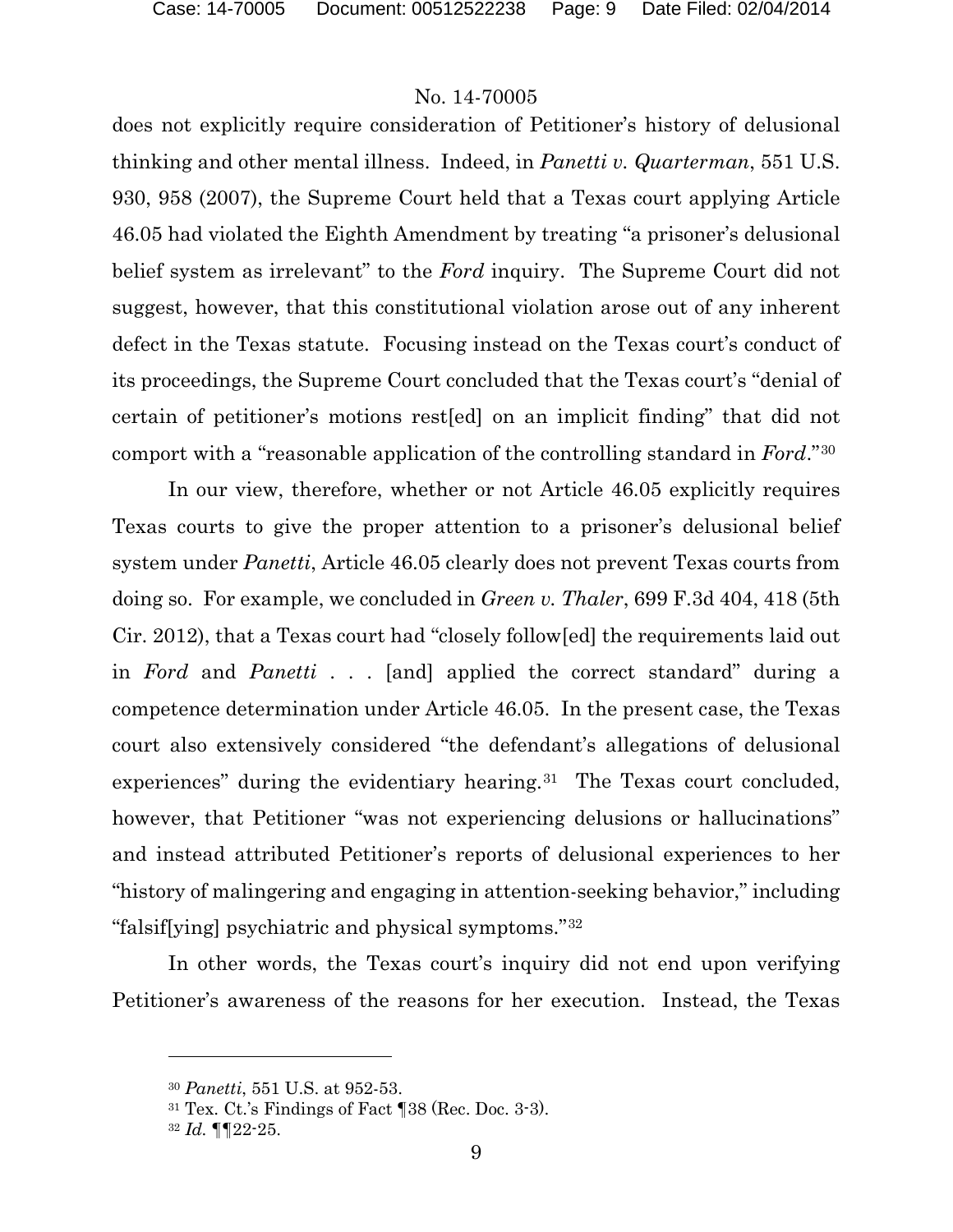court complied with *Panetti* by performing an additional analysis of Petitioner's rational understanding of the reasons for her execution in light of Petitioner's alleged delusions.<sup>[33](#page-9-0)</sup> We therefore conclude that no reasonable jurist would find that the district court's rejection of this claim is debatable.

#### IV.

Petitioner also has made several arguments regarding the Texas court's factual findings, which in Petitioner's view were "incorrect and unreliable." In particular, Petitioner argues that the deference ordinarily due to factual findings under 28 U.S.C. § 2254(e)(1) is "less appropriate when the findings are crafted by a party." It is true that, on at least two occasions, the Supreme Court has expressly criticized "courts' verbatim adoption of findings of fact prepared by prevailing parties."[34](#page-9-1) Though we also found this practice to be troubling in *Green*, however, we concluded that this practice is not contrary to "clearly established Federal law" and does not reduce the deference otherwise owed to a state court's factual findings during habeas proceedings.[35](#page-9-2) In the present case, therefore, precedent bound the district court to decline Petitioner's request to apply a heightened standard of factual scrutiny. Moreover, the Supreme Court has observed that a state court's decision is subject to the same deferential standards under 28 U.S.C. § 2254(d) where the decision "is unaccompanied by an explanation," and all its findings and conclusions are therefore implicit.[36](#page-9-3) There is therefore no indication in the Supreme Court's jurisprudence that findings proposed by a litigant undermine these standards in any way.

Petitioner's brief may also be read to argue that the Texas court failed to

l

<sup>33</sup> *See Panetti*, 551 U.S. at 958; *Green*, 699 F.3d at 418.

<span id="page-9-3"></span><span id="page-9-2"></span><span id="page-9-1"></span><span id="page-9-0"></span><sup>34</sup> *Jefferson v. Upton*, 560 U.S. 284, 293-94 (2010); *Anderson v. City of Bessemer City*, 470 U.S. 564, 572 (1985).

<sup>35</sup> *Green*, 699 F.3d at 416.

<sup>36</sup> *See Harrington*, 131 S. Ct. at 784.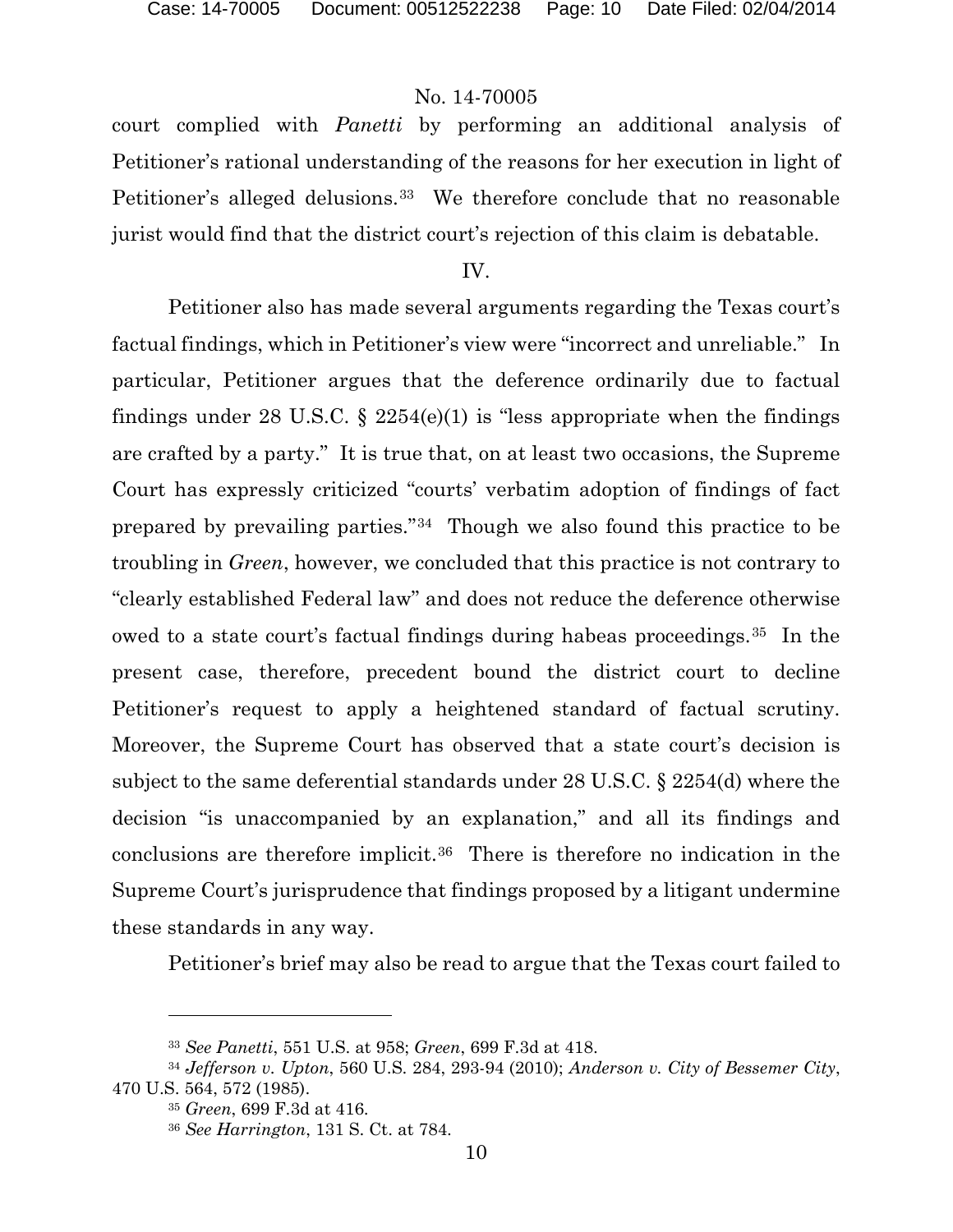analyze whether Petitioner understood her own "role in the offense," particularly where the offense was carried out by more than one party. As Petitioner herself has acknowledged during these proceedings, however, this is a "novel" argument that has not been addressed by the Supreme Court.<sup>[37](#page-10-0)</sup> We therefore cannot conclude that reasonable jurists would debate whether the state court's resolution of Petitioner's claims resulted from an unreasonable application of clearly established federal law as determined by the Supreme Court.[38](#page-10-1) In any event, a defendant's acknowledgment and acceptance of responsibility for her particular role in an offense are distinct from whether she understands why she is being punished. Here, although Petitioner has continued to deny that she was primarily responsible for the victim's death, the Texas court found explicitly that Petitioner "understands . . . that she is being executed because she killed complainant Louis 'Buddy' Musso."[39](#page-10-2) Assuming only for the sake of argument that the Eighth Amendment actually imposes a "role in the offense" requirement, the Texas court fulfilled this purported requirement during the competence determination in this case. Accordingly, no reasonable jurist would debate that the district court properly rejected this argument.

Finally, Petitioner argues that the Texas court's findings do not fairly characterize the totality of the psychiatric evidence presented. We need not repeat each of the detailed factual findings of the Texas court, which were carefully reviewed by the federal district court in its memorandum opinion. After due consideration, we agree with the district court's observation that the Texas court's factual findings regarding Petitioner's competence are well

l

<span id="page-10-2"></span><span id="page-10-1"></span><span id="page-10-0"></span><sup>37</sup> *See* Petitioner-Appellant's Mot. for Leave to File a Second Petition at 12, *Basso v. Stephens*, 5th Cir. No. 14-20060 (Jan. 30, 2014) ("The latter is a novel issue; Scott Panetti, for example, was a sole actor.").

<sup>38</sup> *See* 28 U.S.C. § 2254(d); *Williams*, 529 U.S. at 412-13.

<sup>39</sup> Tex. Ct.'s Findings of Fact ¶41 (Rec. Doc. 3-3).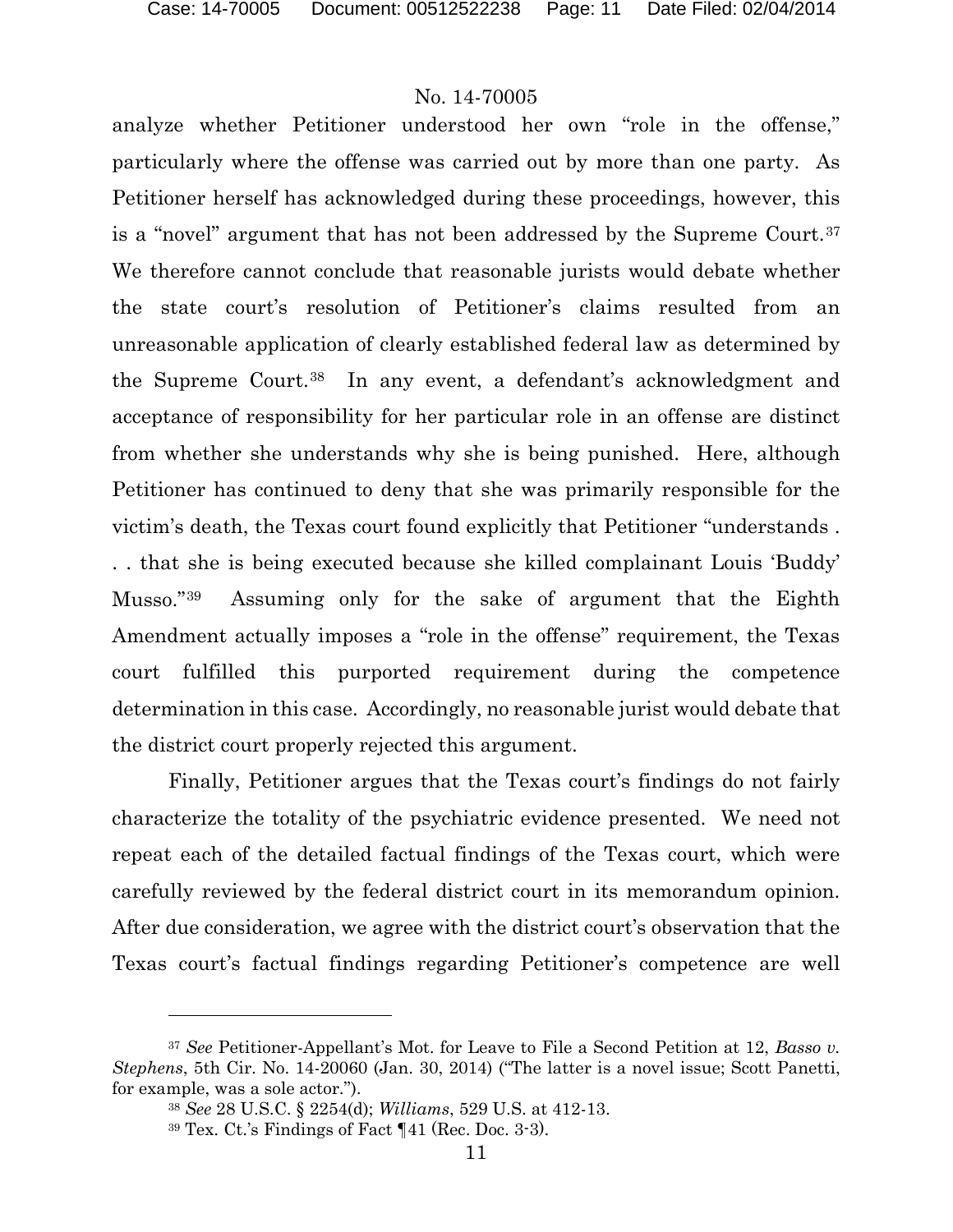$\overline{a}$ 

### No. 14-70005

supported by the record. Significantly, Petitioner does not dispute that both of the testifying experts, Dr. Quijano and Dr. Moeller, concluded that Petitioner was competent to be executed.[40](#page-11-0) Nor does Petitioner contest that Dr. Moeller testified "that [Petitioner] was not delusional or psychotic 'even at her worst.'"[41](#page-11-1) In her petition, Petitioner emphasizes Dr. Quijano's statement that Petitioner would not necessarily remain competent if taken off her medication, but Dr. Moeller also gave testimony regarding his contrary view. As the district court concluded, because it is the province of the finder of fact "to weigh conflicting evidence and inferences, and determine the credibility of witnesses,"[42](#page-11-2) the Texas court was well within its bounds to find Dr. Moeller's opinion on this point more persuasive than Dr. Quijano's. Because these findings satisfy the standards of *Ford* and *Panetti*, therefore, the Texas court's conclusion as to Petitioner's competence was not an unreasonable application of Supreme Court precedent.

Moreover, in the absence of clear and convincing evidence as to Petitioner's incompetence, the Texas court's factual findings are entitled to a presumption of reasonableness under 28 U.S.C. § 2254(e)(1). Accordingly, jurists of reason would not debate the district court's rejection of Petitioner's arguments regarding the reliability of the Texas court's factual findings.

<span id="page-11-0"></span><sup>40</sup> Tr. of Competence Hr'g at 181 (Rec. Doc. 5-2) (Dr. Quijano: "Right now she's not delusional. . . . The time I saw her she was not delusional."); Report of Dr. Quijano at 11 (Rec. Doc. 5-1 at 78) ("The defendant understood the reason why she was being executed. She said that her execution meant that she would die for killing Buddy. She said she will be executed because she 'hurt somebody,' he died, and she will die for it."); Report of Dr. Moeller at 7 (Rec. Doc. 5-4 at 8) ("I don't believe that she has a delusional disorder. . . . In my medical opinion, Ms. Basso understands that she is to be put to death on February 5, 2014 and what death means. Moreover, she understands why the state is imposing the penalty.").

<sup>41</sup> *See* Tex. Ct.'s Findings of Fact ¶22 (Rec. Doc. 3-3).

<span id="page-11-2"></span><span id="page-11-1"></span><sup>42</sup> *Roman v. Western Mfg., Inc.*, 691 F.3d 686, 692 (5th Cir. 2012) (internal quotation marks and citation omitted).